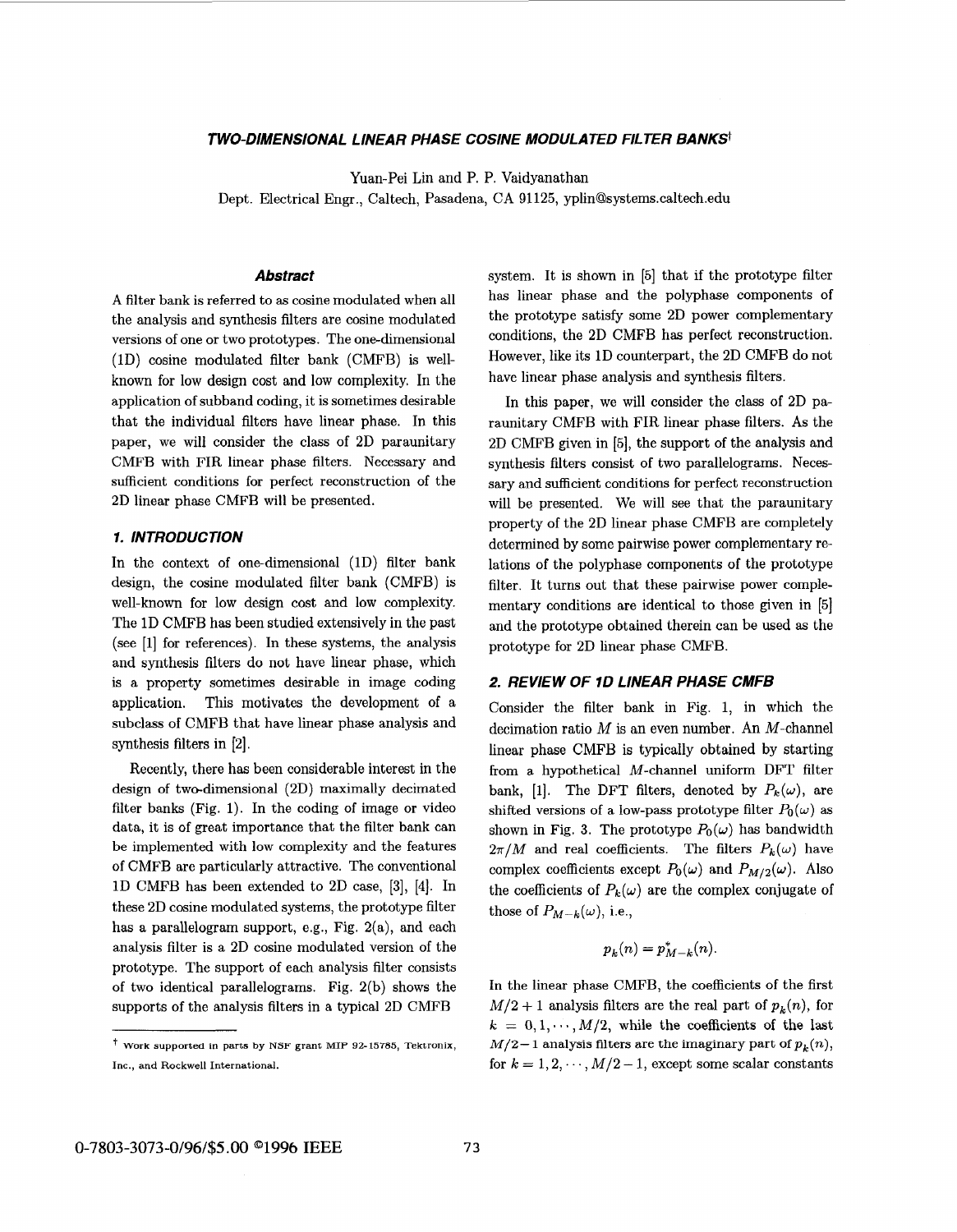and delays. Precise expressions for the analysis filters are given below.

$$
h_k(n) = 1/\sqrt{2}p_k(n), k = 0 \text{ and } M/2,
$$
  

$$
h_k(n) = Re\{p_k(n)\},
$$

$$
h_{k+\frac{M}{2}}(n) = Im\{p_k(n-\frac{M}{2})\}, \qquad k = 1, 2, \ldots, \frac{M}{2} - 1.
$$

So the analysis filters are the cosine (or sine) modulated versions of the prototype  $P_0(\omega)$ . The synthesis filters are time-reversed versions of the corresponding analysis filters except some delays,

$$
f_k(n) = h_k(N + M/2 - n),
$$

where *N* is the order of the prototype filter  $P_0(\omega)$ . With this setup, the analysis and synthesis filters have linear phase if the prototype  $P_0(\omega)$  has linear phase.

#### **Conditions for perfect reconstruction**

Suppose the prototype filter  $P_0(\omega)$  has linear phase and  $p_0(n) = p_0(N-n)$ , where *N*, the order of  $P_0(\omega)$ , is an odd multiple of  $M/2$ . Let  $E_n(\omega)$  be the *n*th type 1 polyphase component of  $P_0(\omega)$ . Then the linear phase CMFB has perfect reconstruction if and only if  $E_n(\omega)$ and  $E_{n+M/2}(\omega)$  are power complementary, i.e.,

$$
E_n(\omega)E_n^*(\omega) + E_{n + \frac{M}{2}}(\omega)E_{n + \frac{M}{2}}^*(\omega) = c,
$$
  

$$
n = 0, 1, \dots \frac{M}{2} - 1
$$
, for some constant c.

## *3. TWO-DIMENSIONAL LINEAR PHASE CMFB*

Consider the filter bank in Fig. 1. The decimation matrix  $M$  is an integer matrix and  $|M|$  is an even number, where IM) denotes the absolute value of the determinant of **M.** Similar to the construction of 1D linear phase CMFB, we start from a hypothetical  $[M]$ channel uniform DFT filter bank, [l]. The DFT filters  $P_k(\omega)$  (Fig. 4) are shifted versions of a real-coefficient prototype  $P_0(\boldsymbol{\omega})$ ,

$$
P_k(\boldsymbol{\omega}) = P_0(\boldsymbol{\omega} - 2\pi \mathbf{M}^{-T} \mathbf{m}_k), \mathbf{m}_k \in \mathcal{N}(\mathbf{M}^T).
$$

The prototype  $P_0(\omega)$  has a parallelogram support described by  $SPD(\pi M^{-T})$ , where the symmetric parallelepiped  $SPD(V)$  of a matrix V is the set

$$
SPD(\mathbf{V}) = \{ \mathbf{Vx}, \mathbf{x} \in [-1,1)^2 \}.
$$

So the prototype is nonseparable in general.

#### **The analysis and synthesis filters**

As in 1D linear phase CMFB, the analysis filters are the real and imaginary parts of the DFT filters. We first identify those pairs of DFT filters whose coefficients are complex conjugate of each other. It can be verified that

$$
p_k(\mathbf{n}) = p_{k'}^*(\mathbf{n}), \text{ if } \mathbf{m}_{k'} + \mathbf{m}_k = 0 \text{ mod } \mathbf{M}^T.
$$

Let us call  $(\mathbf{m}_k, \mathbf{m}_{k'})$  a conjugate pair when  $\mathbf{m}_{k'}$  and  $m_k$  are related in as above equation. In this case, if  $k = k'$ ,  $p_k(\mathbf{n})$  and  $p_{k'}(\mathbf{n})$  are the same filter and hence  $p_k(\mathbf{n})$  is real. So  $p_k(\mathbf{n})$  has real coefficients whenever  $2m_{k'} = 0 \text{ mod } M^T$ . Let  $\mathcal{N}_r(M^T)$  denote the collection of such vectors. Recall in lD, only two DFT filters have real coefficients. But in 2D case, there could be more than two real DFT filters depending on the matrix  $\mathbf{M}$  . For example, let  $\mathbf{M}$  = Then the four DFT filters are respectively  $p_0(n_0, n_1)$ ,  $p_0(-n_0, -n_1)$ ,  $p_0(n_0, -n_1)$  and  $p_0(-n_0, -n_1)$ ; all four filters have real coefficients. More generally, one can verify that  $\mathcal{N}_r(\mathbf{M}^T)$  contains either two or four vectors. Let  $\mathcal{N}_i(\mathbf{M}^T)$  be the set that contains one vector from each conjugate pair  $(\mathbf{m}_k, \mathbf{m}_{k'})$  and  $\mathbf{m}_k \neq \mathbf{m}_{k'}$  mod  $M^T$ . It follows that  $\mathcal{N}_r(M^T)$  and  $\mathcal{N}_i(M^T)$  have no common vectors.  $\begin{bmatrix} 2 & 0 \\ 0 & 2 \end{bmatrix}$ .

Now consider the following setup of analysis filters.

$$
h_k(\mathbf{n}) = 1/\sqrt{2}p_k(\mathbf{n}), \mathbf{m}_k \in \mathcal{N}_r(\mathbf{M}^T),
$$
  

$$
h_k(\mathbf{n}) = Re\{p_k(\mathbf{n})\},
$$
  

$$
h_{k'}(\mathbf{n}) = Im\{p_k(\mathbf{n} - \mathbf{M}[0.5 \ 0.5]^T)\},
$$
  

$$
\mathbf{m}_k \in \mathcal{N}_i(\mathbf{M}^T),
$$

where k and  $k'$  are such that  $(\mathbf{m}_k, \mathbf{m}_{k'})$  is a conjugate pair. With such a setup the analysis filters are the 2D cosine (or sine) modulated versions of the prototype  $P_0(\omega)$  and are nonseparable in general. The impulse responses of the synthesis filters are given by

$$
f_k(\mathbf{n}) = h_k(-\mathbf{n}).
$$

With the above construction of filters, we can verify that the analysis and synthesis filters have linear phase if the prototype has linear phase. Furthermore, the filter bank has perfect reconstruction when the prototype filter  $P_0(\omega)$  is an ideal filter.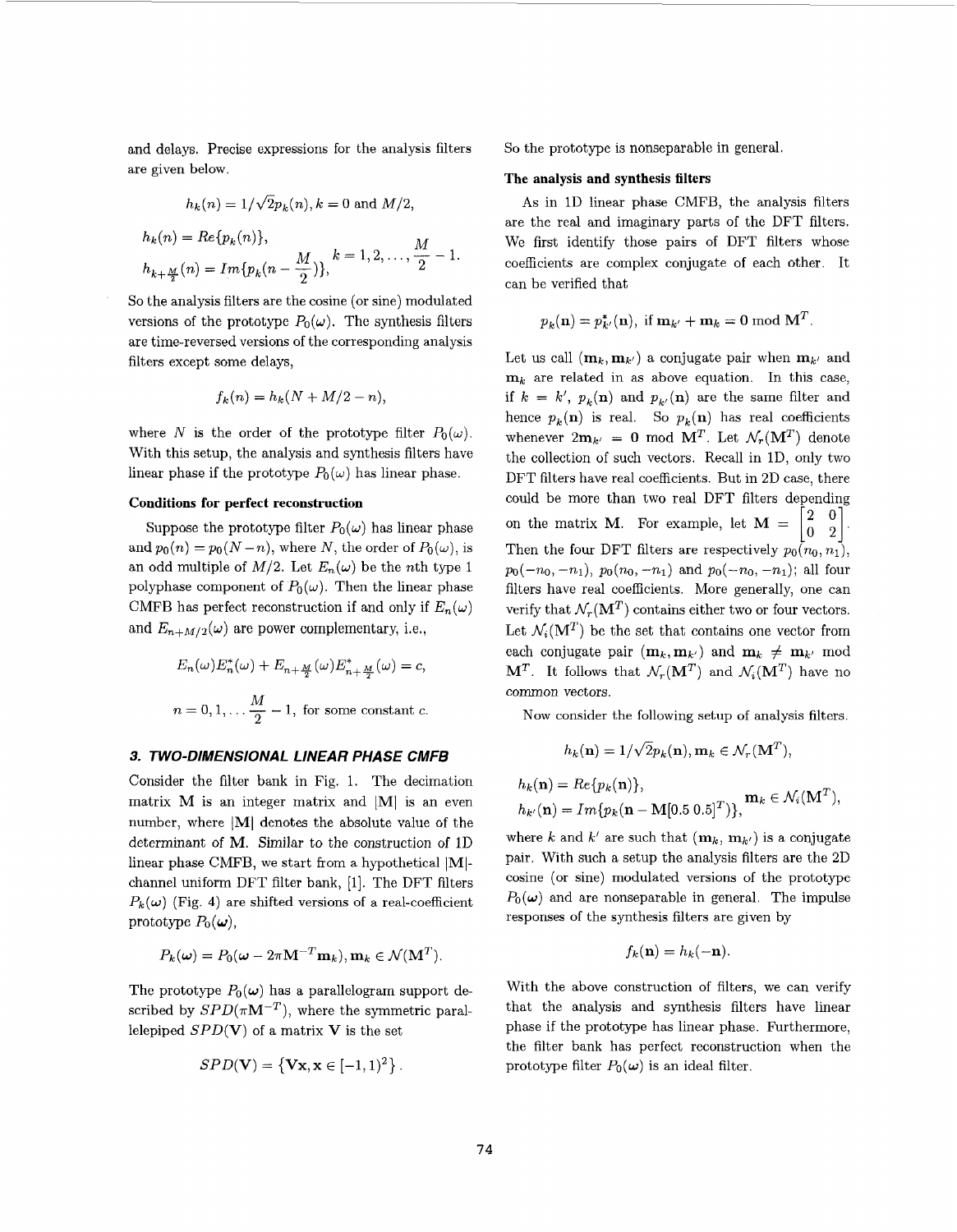<span id="page-2-0"></span>*Theorem 3.1. Necessary and sufficient condition for perfect reconstruction.* The 2D linear phase CMFB has perfect reconstruction if and only if the following three conditions are satisfied (see **[SI** for a proof).

- (1) The lattice of  $M<sup>T</sup>$  is a subset of the quincunx lattice.
- (2) The prototype  $p_0(\mathbf{n})$  has linear phase with  $p_0(\mathbf{n}) =$  $p_0(\mathbf{n}_s - \mathbf{n})$ , where  $\mathbf{n}_s = \mathbf{M} \begin{bmatrix} 0.5 & 0.5 \end{bmatrix}^T$ .
- Express the prototype in terms of polyphase representation.

$$
P_0(\boldsymbol{\omega}) = \sum_{\mathbf{n} \in \mathcal{N}(\mathbf{M})} E_{\mathbf{n}}(\mathbf{M}^T \boldsymbol{\omega}) e^{-j\boldsymbol{\omega}^T \mathbf{n}}.
$$

Then the polyphase components  $E_n(\omega)$  satisfy the following power complementary conditions.

$$
E_{\mathbf{n}}(\omega)E_{\mathbf{n}}^{*}(\omega)+E_{\mathbf{n}'}(\omega)E_{\mathbf{n}'}^{*}(\omega)=c,
$$

where **n** and **n'** are related by  $\mathbf{n} - \mathbf{n}' = \mathbf{n}_s \text{ mod } \mathbf{M}$ .

It turns out that these power complementary conditions are identical to those derived in [5]. So the prototype filters designed for the 2D CMFB in *[5]* can be used in the 2D linear phase CMFB as well. The design of the whole filter bank is reduced to designing a prototype filter with a parallelogram support.

# *4. DESIGN OF 20 LINEAR PHASE CMFB*

It is well-known that the one-dimensional (1D) uniform DFT filter bank [l] can not have analysis filter and synthesis filters with good stopband attenuation except in ideal case. The reason for this is that with DFT type of frequency stacking, a considerable amount of aliasing will remain uncancelled if the individual filters have good stopband attenuation but not ideal, *[7].* In this case, the support configuration for the analysis and synthesis filter is called nonpermissible. As support permissibility is a necessary condition for any successful design, we would like to examine the configuration of the 2D linear phase CMFB and check if a good design is possible.

**As** mentioned in Sec. **3,** the 2D linear phase CMFB has prefect reconstruction when the prototype is an ideal filter. In practical cases, non-ideal roll-off of the filter causes aliasing. Particularly in the transition bands of the synthesis filters, different types of major image of the analysis filter  $H_k(\omega)$  is edge adjacent to **aliasing is created. For example, in Fig. 5(a) one**  the synthesis filter  $F_k(\omega)$  and results in edge aliasing and similarly the image in Fig. **5(b)** results in vertex aliasing.

When the configurations are not constructed prop erly, it is possible that some edge aliasing can not be canceled if the analysis and synthesis filters have good frequency selectivity. Such configurations are called edge nonpermissible, [8]. Similarly, if some vertex aliasing in a configuration are uncancelable when the filters have good frequency selectivity, the configuration is called vertex nonpermissible. For the individual filters to have good frequency selectivity, it is necessary that the 2D configuration have permissibility, which includes edge and vertex permissibility [8]. In this case, the importance of edge permissibility is much greater than vertex permissibility.

The configuration of the two-parallelogram CMFB constructed and designed in **[5]** has edge permissibility but lacks vertex permissibility. This imposes limitation on the stopband attenuation of the prototype filter. As the prototype of the 2D linear phase CMFB has to satisfy the same conditions as the prototype of the 2D CMFB in *[5],* the prototype of the 2D linear phase CMFB can not have good stopband attenuation and hence, the analysis and synthesis filters of the 2D linear phase CMFB can not have good frequency selectivity.

*Example 4.1. Two-dimensional linear phase CMFB.* Let

$$
\mathbf{M} = \begin{bmatrix} 3 & -1 \\ 2 & 4 \end{bmatrix}.
$$

The lattice of  $M<sup>T</sup>$  is indeed a subset of the quincunx lattice. As  $|M| = 14$ , the linear phase CMFB has 14 channels. [Fig.](#page-3-0) **6** shows the magnitude response of the prototype filter whose polyphase components satisfy the power complementary conditions for perfect reconstruction. In this design example, each polyphase component of the prototype has four coefficients.

# *References*

- [1] P. P. Vaidyanathan, *Multirate systems and filter banks*, Englewood Cliffs, Prentice Hall, **1993.**
- [2] *Y.* Lin and P. P. Vaidyanathan, "Linear phase cosine perfect reconstruction ," *IEEE Trans. SP,* Oct. **1995. modulated maximally decimated filter** banks **with**